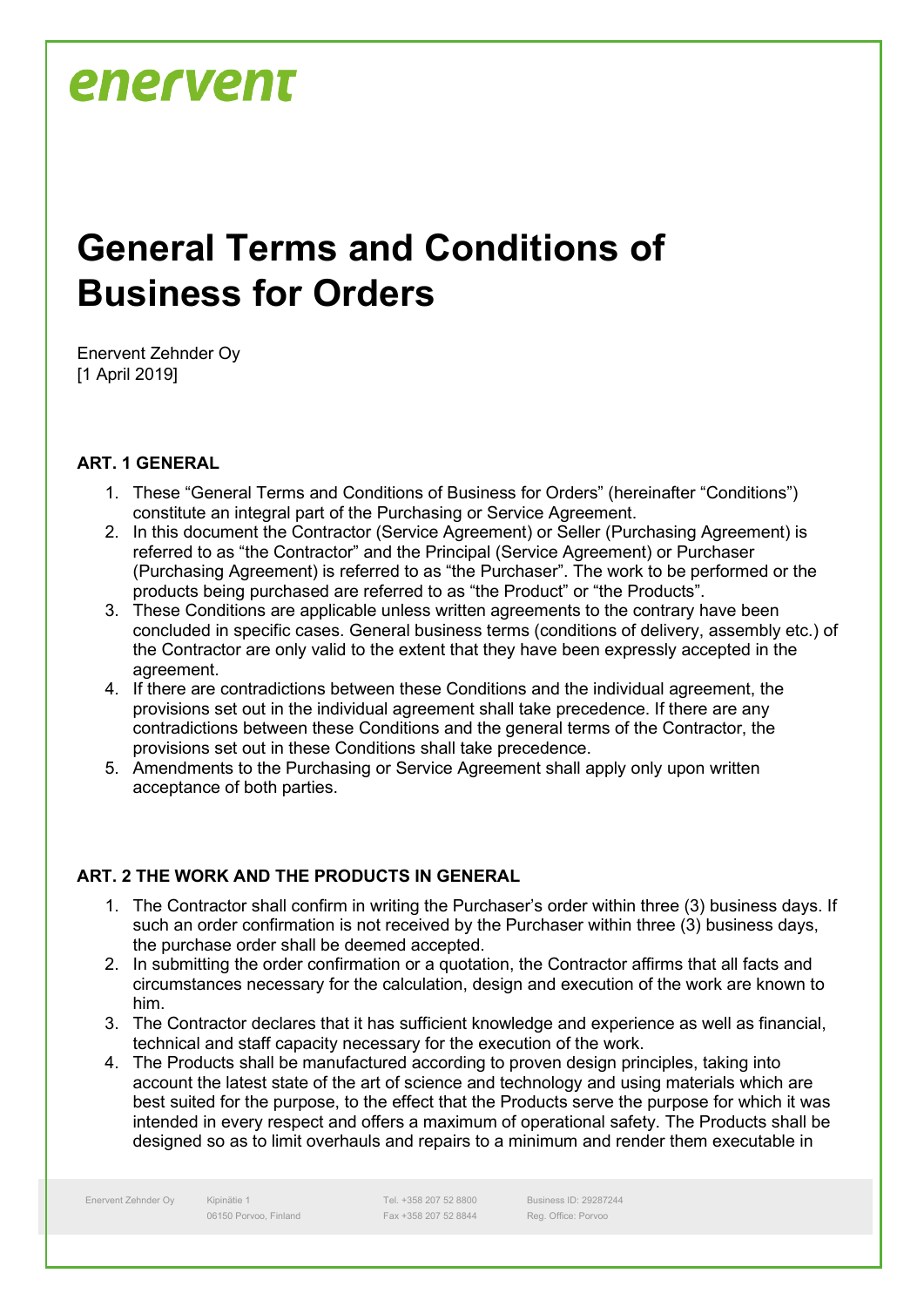the shortest possible time and with minimum outlay in terms of labor and materials.

5. The Products must in every respect comply with the corresponding statutory and regulatory provisions as well as the relevant technical regulations.

#### **ART. 3 DRAWINGS, CALCULATIONS AND INSTRUCTIONS**

- 1. The Contractor undertakes to submit to the Purchaser sufficiently in advance prior to manufacturing or provision of the Products all important technical documentation such as drawings with principal dimensions, material lists, foundation plans, diagrams, testing regulations etc. in duplicate and in binding form for review and commentary.
- 2. The Contractor undertakes to procure all data required by third parties participating in the project sufficiently in advance and in binding written form.
- 3. If, due to subsequent changes in the procedures or to the dimensions of the Products supplied by the Contractor, alteration work on the Purchaser's plant or on equipment supplied by third parties becomes necessary, all consequential costs shall be borne by the Contractor insofar as the alterations were carried out without the prior authorization of the Purchaser.
- 4. Submission of the documentation to and approval by the Purchaser do not release
- 5. the Contractor from his responsibility to honor the contractually stipulated
- 6. guarantees and obligations.
- 7. The Contractor undertakes to submit to the Purchaser, at the latest upon delivery
- 8. of the Products, four copies of detailed instructions for assembling, dismantling and monitoring, as well as for operation and maintenance of the Products. At the latest four weeks after provisional acceptance (according to Art. 10) the Contractor shall also hand over to the Purchaser three complete and updated sets of all drawings, diagrams and other documents (of which one shall be a reproducible set in paper form and one a data carrier) which are required for a clear understanding of the functioning, operation and maintenance of the Products, as well as for the ordering of replacement parts.
- 9. Any drawings and other documentation provided by the Purchaser to the Contractor shall remain exclusive property of the Purchaser. The Contractor shall not, without prior written approval of the Purchaser, have the right to use such drawings or other documentation for any other purpose than for manufacturing the Products, hand such drawings or other documentation over to any third party, or to disclose any information of such drawings or other documentations to any third party.

#### **ART. 4 TOOLS, MATERIALS, QUALITY AND SAMPLES**

- 1. Any tools provided by the Purchaser to the Contractor or any tools ordered from and paid by the Purchaser to the Contractor are the property of the Purchaser and shall not be handed over to any third party or used without the prior written approval of the Purchaser. The Contractor shall be liable for the maintenance of such tools. The Contractor shall compensate the Purchaser for any damages to such tools. The Contractor shall insure the tools which are owned by the Purchaser and which are in the Contractor's possession.
- 2. The Contractor shall storage and label the tools owned by the Purchaser in such a way that

Enervent Zehnder Oy Kipinätie 1

06150 Porvoo, Finland

Tel. +358 207 52 8800 Fax +358 207 52 8844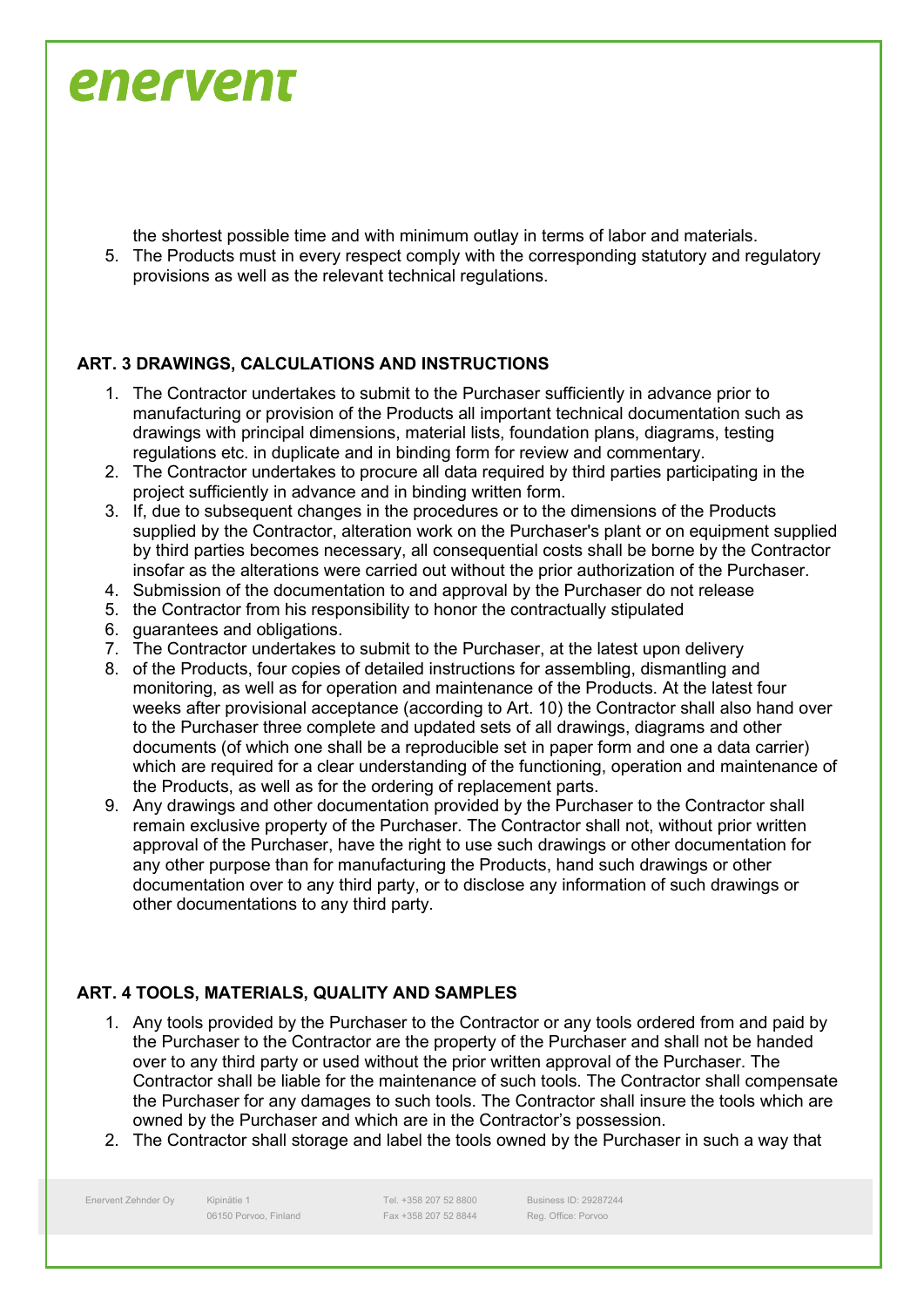they can always be separated from the Contractor's other property. If requested by the Purchaser, the Contractor shall return the tools in his possession to the Purchaser without undue delay.

- 3. The material specifications of the Products shall always be defined in the order, order confirmation or quotation. The Contractor shall ensure that the materials used in the delivered Products comply with the agreed specifications.
- 4. The Contractor ensures that the quality and quality control of the Products complies with ISO9002, TS16949 or with other agreed written standards.
- 5. The Purchaser and his representatives shall (upon prior appointment) have free access to the Contractor's manufacturing facilities and those of his sub-contractors, and he shall be provided with all desired information on the progress of the work, the quality of the material used etc.
- 6. The Purchaser shall have the right to test the used materials by spot checks. When procuring raw materials, the Contractor shall provide the Purchaser with test reports of the material specifications of each delivery lot, unless otherwise agreed between the parties. If the Products are manufactured according to drawings and designs provided by the Purchaser to the Contractor, the Purchaser shall have the right to supervise and check the production at the Contractor's premises, the material quality, the production and testing methods as well as request other reports and samples related to the Products. Before the commencement of purchases, the Purchaser shall have the right to conduct a supplier review of the Contractor's new raw material suppliers.
- 7. When a serial order is manufactured according to drawings and/or designs provided by the Purchaser to the Contractor, the Contractor shall provide the Purchaser with sample lots of the new parts before commencement of the serial production. The sample lots shall contain an appropriate measurement protocol. The Purchaser shall as soon as possible inspect such sample lots after receiving them and inform the Contractor of the inspection results. After the sample lots have been approved the serial deliveries may immediately commence according to the agreed delivery schedule.
- 8. Neither the performance of the aforementioned inspection by the Purchaser nor the performance of acceptance tests shall release the Contractor from his full responsibility for adherence to the contractually stipulated guarantees, warranties and obligations.

#### **ART. 5 DELIVERY TIME AND TIME SCHEDULE**

- 1. The Contractor shall submit, in good time before commencement of operations, a detailed time schedule to the Purchaser and shall keep the Purchaser regularly informed on the progress of the work. Any impending delivery delays shall be reported to the Purchaser immediately, and the reasons for the delays shall be explained in detail. At the same time the Purchaser shall be notified of the measures which the Contractor intends to take to ensure that commissioning of the work can nevertheless take place on schedule.
- 2. If, due to extraordinary circumstances which could not have been foreseen by the Contractor and for which the Contractor cannot be held responsible, the Contractor is prevented from fulfilling his obligations to such an extent that adherence to the agreed deadline is not possible, despite haven taken all efforts and measures which could reasonably be expected

Enervent Zehnder Oy Kipinätie 1

06150 Porvoo, Finland

Tel. +358 207 52 8800 Fax +358 207 52 8844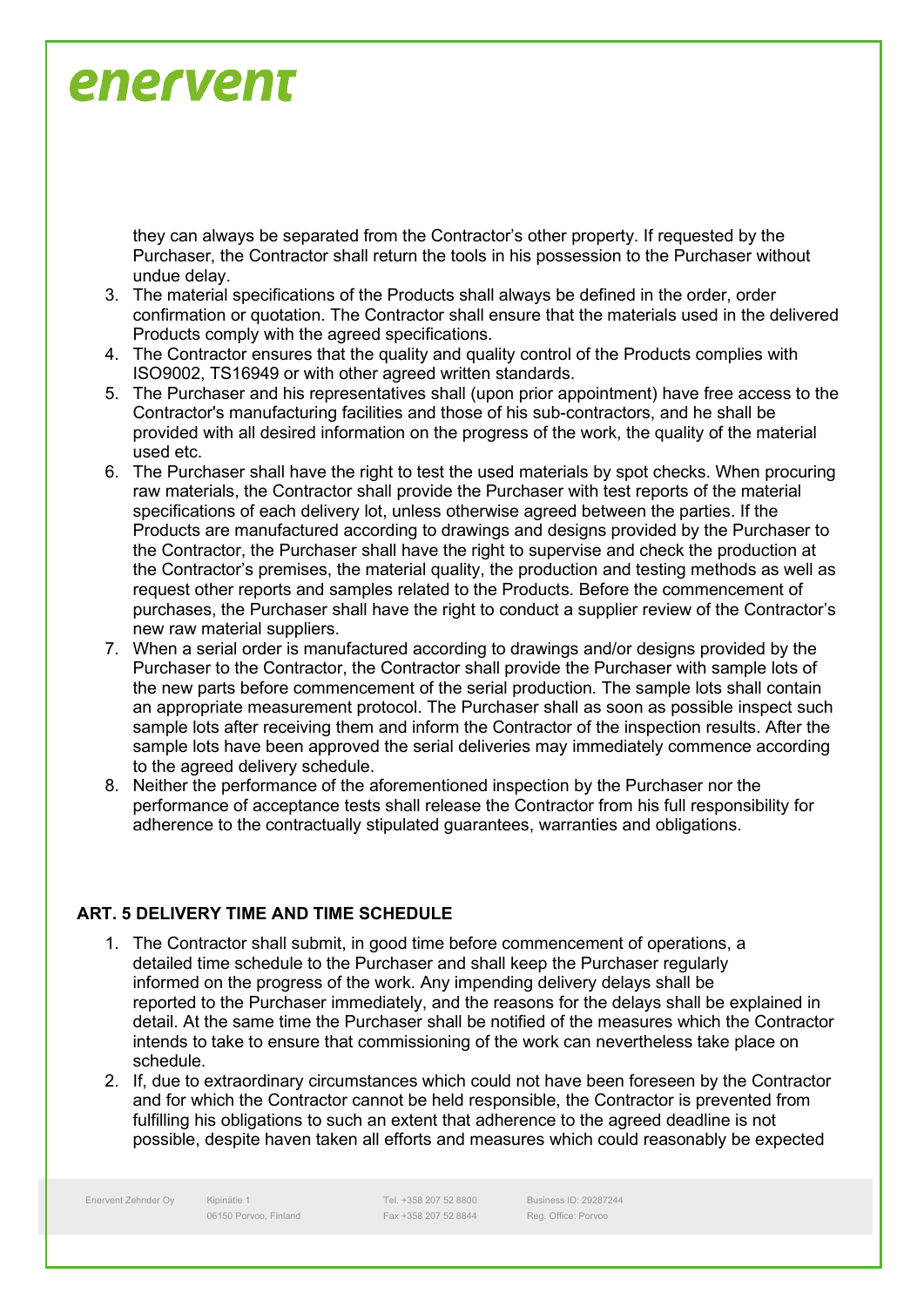of him, the Contractor undertakes to inform the Purchaser to this effect and to provide him with written verification of such circumstances without delay. In cases of force majeure the Contractor shall be entitled to a reasonable extension of the contractually agreed deadlines. Force majeure shall mean any circumstances which are beyond the Contractor's reasonable control, such as war, uprising, revolution, general strike, major accidents, and currency restrictions, which impedes, delays or aggravates any obligation to be performed by the Contractor under these Conditions provided that the Contractor could not reasonably have foreseen such event or reasonably overcome its consequences. The Purchaser shall decide upon the duration of the extension, which as a rule shall correspond to the duration of the delay. If the Contractor neglects to inform and provide verification to the Purchaser of the force majeure, the Contractor may not demand that the obstructing circumstances be taken into account thereafter.

#### **ART. 6 SUBCONTRACTORS**

- 1. The Contractor is not entitled to use any subcontractors in fulling its contractual obligations stipulated in these Conditions without the prior written approval of the Purchaser.
- 2. The Contractor is responsible for the work and performance of its subcontractors as for its own.
- 3. The Contractor shall ensure that the subcontractor(s) approved by the Purchaser comply with the provisions set forth in these Conditions.

#### **ART. 7 PACKING, STORAGE, SHIPMENT, TRANSPORT**

- 1. Delivery readiness shall be notified to the Purchaser in writing. If the shipping of the Products has to be delayed beyond the contractual delivery date at the Purchaser's request, the Contractor undertakes to store the Products in his factory or at another suitable location for a period of six months free of charge.
- 2. No partial or extra deliveries shall be made without the prior written approval of the Purchaser. The Purchaser shall have the right to return any extra deliveries at the Contractor's cost and the Contractor shall be liable for any additional transportation costs relating to partial deliveries.
- 3. The delivery term DDP of INCOTERMS 2010 or the latest edition of INCOTERMS shall apply to the deliveries made under these Conditions. The transfer of risk and benefit as well as of title shall in every case be performed only at the time of the provisional acceptance pursuant to Art. 10.1. The Purchaser reserves the right to perform the transport with his own vehicles.
- 4. The costs for storing the Products at the destination site until assembly shall be borne by the Purchaser. Storage is the responsibility of the Contractor and can be monitored by him. The storage premises shall be provided by the Purchaser free of charge.

Tel. +358 207 52 8800 Fax +358 207 52 8844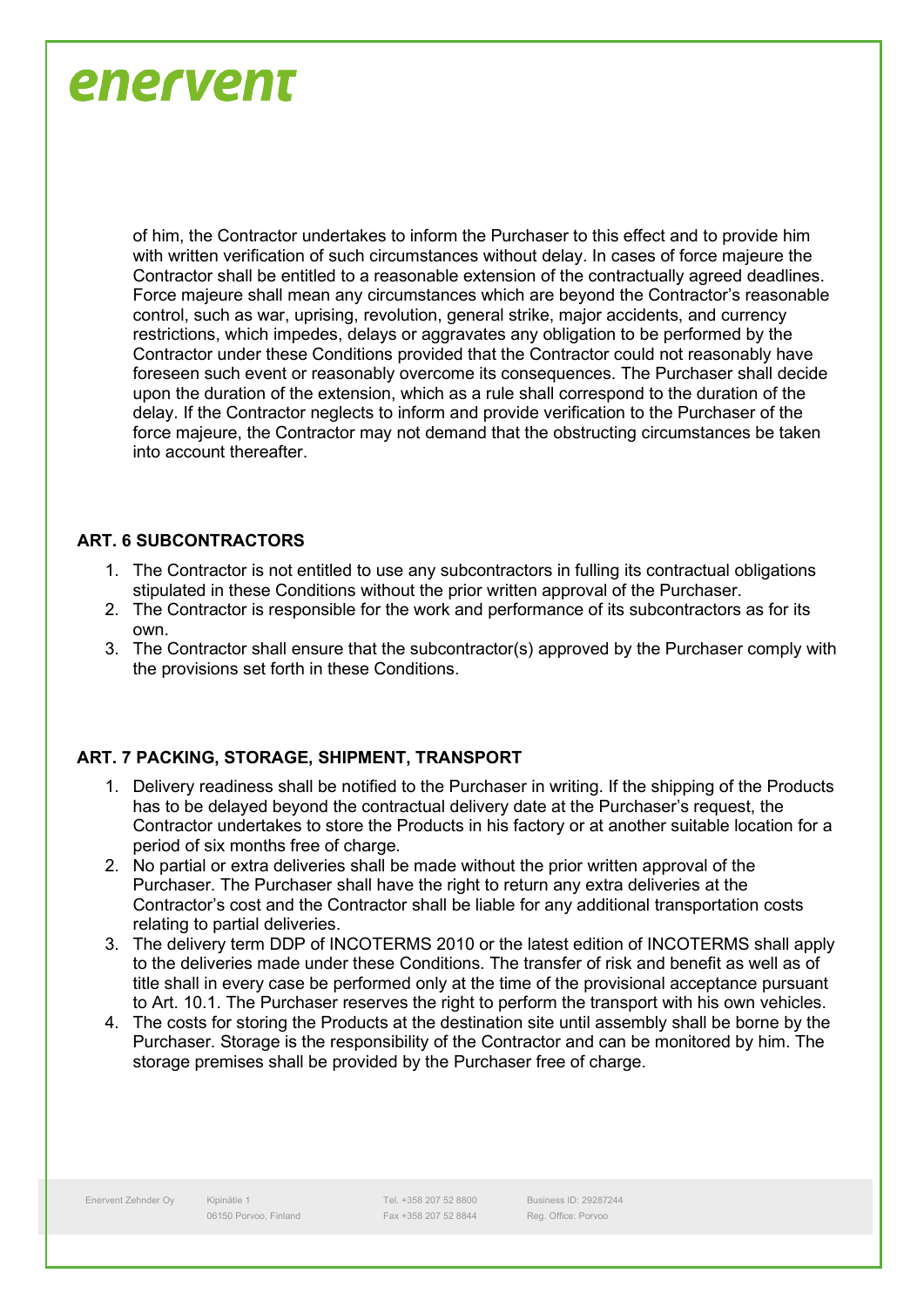#### **ART. 8 LEGAL CONSEQUENCES OF LATE DELIVERY**

- 1. If the Contractor cannot meet a contractually stipulated or extended delivery date (Art. 5.2) he shall pay the Purchaser liquidated damages for non-performance. For each full week of delay these liquidated damages shall amount to 2% of the contract price. The maximum amount of the liquidated damages shall be 10% of the contract price. In addition, the Contractor shall compensate the Purchaser for any third-party compensations, exceeding the liquidated damages for non-performance, imposed to the Purchaser by third parties due to the late delivery of the Contractor.
- 2. The delivery date shall be deemed to have been met if notification of availability of the Products according to Art. 7.3 or notification of completion of assembly is received by the Purchaser within the specified time.
- 3. The liquidated damages for non-performance may be deducted from the payments to be made by the Purchaser. Settlement or setting-off of the payment does not release the Contractor from fulfilment of other obligations pursuant to the agreement.
- 4. The Purchaser is entitled to set a reasonable time schedule for fulfilment thereafter. If fulfilment is not achieved even on the expiry of this date, the Purchaser is entitled to forego the belated delivery and either to demand compensation for damages arising from nonperformance, or to withdraw from the agreement and to demand compensation for damages due to the agreement becoming null and void. In addition, the Purchaser cumulatively retains his right to payment of the penalty for non-performance in accordance with Art. 8.1.

#### **ART. 9 ASSEMBLY, COMMISSIONING AND TRIAL OPERATION**

- 1. Assembly, commissioning and trial operation are included in the contract price.
- 2. If the agreement makes provisions for separately chargeable work at cost rate, this work will be invoiced at the assembly rates valid at the time of conclusion of the agreement. The accounts for work performed on at cost rate basis are to be cleared monthly according to the working hour reports initialed by the Purchaser.
- 3. The Contractor undertakes to take out liability insurance at his own cost for all employees, workers and helpers involved in assembly, commissioning and trial operations who are employed and paid by him.
- 4. Assembly must be performed efficiently and without interruption, and it must be effectively supervised.

#### **ART. 10 PROVISIONAL ACCEPTANCE, WARRANTY PERIOD, FINAL ACCEPTANCE**

1. On completion of assembly the Products supplied by the Contractor will be subjected to a mutual inspection by the Contractor and the Purchaser, and a trial operation will be carried out to verify that the Products function correctly. If the inspection and trial operation prove successful, a report will be compiled on the results of these tests and signed by both parties. The signing of the report shall constitute the provisional acceptance of the Products. If provisional acceptance is delayed for reasons for which the Purchaser is responsible, then

Enervent Zehnder Oy Kipinätie 1

06150 Porvoo, Finland

Tel. +358 207 52 8800 Fax +358 207 52 8844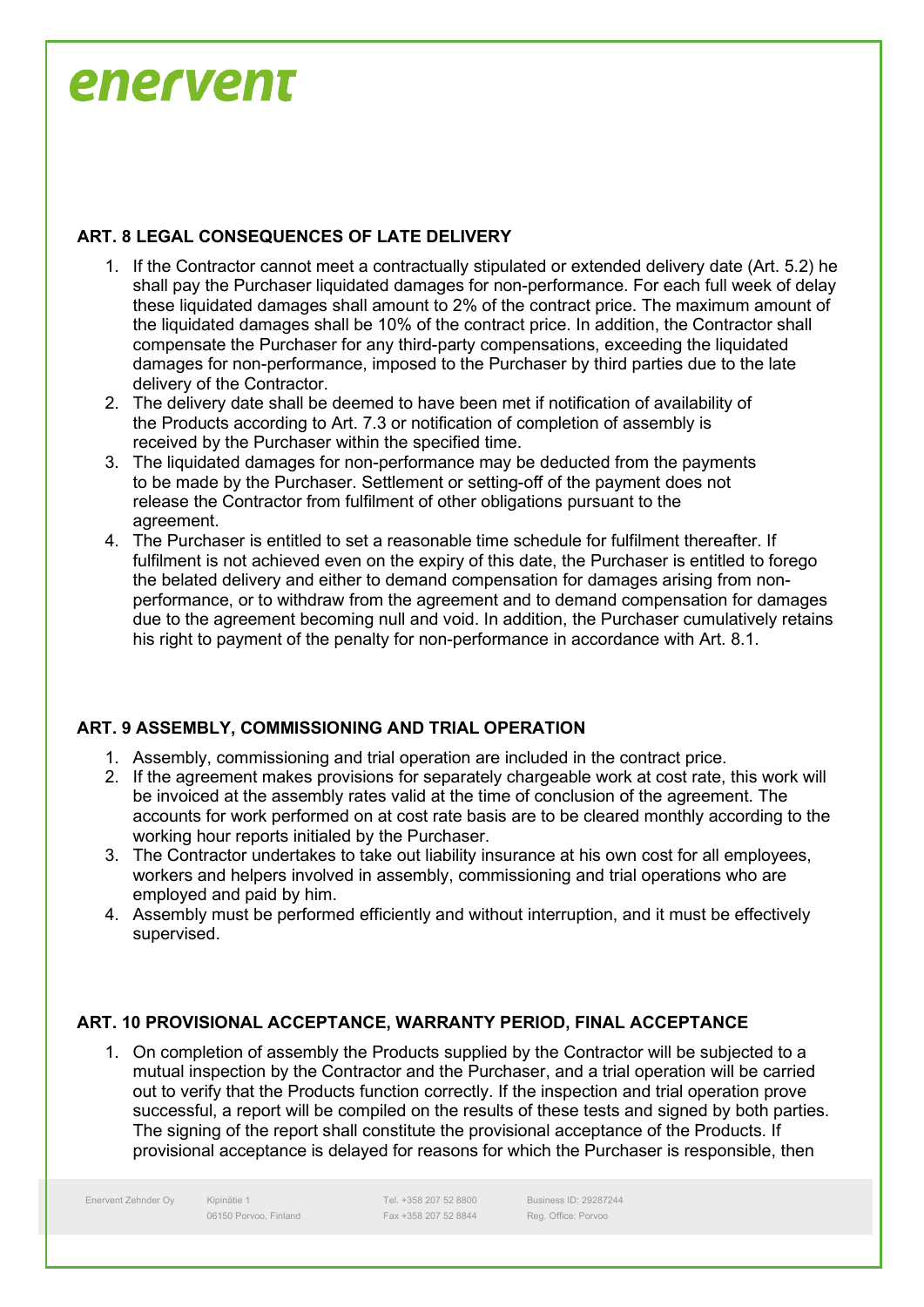this must be performed after the Purchaser has indicated his readiness for provisional acceptance, but in any case, at the latest within six months after the Contractor notified readiness for provisional acceptance.

- 2. Compliance with the official regulations shall be verified at the latest prior to provisional acceptance.
- 3. The warranty period commences on the date of the provisional acceptance and at the same time ownership of the Products is transferred to the Purchaser.
- 4. The warranty period amounts to 48 months. The expiry of this period means the final acceptance, insofar as the operating performance of the Product as a whole has been verified. A report is to be compiled upon final acceptance and must be signed by both parties. Approval of the Products in connection with final acceptance does not apply to deficiencies to which objections were filed during the warranty period and which, up to the time of the final acceptance, have not yet been eliminated, as well as for parts which proved to be deficient only at the time of final acceptance. If, for reasons for which the Purchaser can be held responsible, commissioning - and hence also provisional acceptance - are delayed, the warranty time shall be extended to a maximum of 60 months from notification of readiness for delivery.
- 5. In the event of deficiencies having to be rectified or replacement Products made, the warranty period for the parts affected by these measures begins on the day of the rescheduled provisional acceptance. In the case of major work, alterations and replacement part deliveries which are of fundamental importance for the functioning of the Products, a new warranty period shall be accorded for the entire consignment. The new warranty period shall, however, in no case last for more than five years after the initial provisional acceptance of the Products or a part thereof.

#### **ART. 11 WARRANTIES**

- 1. The Contractor warrants that the design and workmanship will be free from deficiencies, and that the Products in their entire scope will function correctly. During the warranty period the Contractor will, as quickly as possible and at his own cost, repair or replace (if necessary with parts of another suitable design) all parts and equipment which show defects in design, material, workmanship or assembly or which otherwise fail to meet the contractual stipulations.
- 2. Indirect advantages which ensue for the Purchaser as a result of rectification of deficiencies shall not be charged to the account of the Purchaser. Excepted from the warranty are normal wear and tear in the case of wearing parts and damages attributable to inadequate supervision or operating errors on the part of the plant personnel (despite correct and clear instructions in the documentation).

#### **ART. 12 LEGAL CONSEQUENCES OF NON-ADHERENCE TO WARRANTIES, LIABILITY FOR DAMAGE**

1. If the Products show substantial deficiencies or non-conformance with the agreement to the

Enervent Zehnder Oy Kipinätie 1

06150 Porvoo, Finland

Tel. +358 207 52 8800 Fax +358 207 52 8844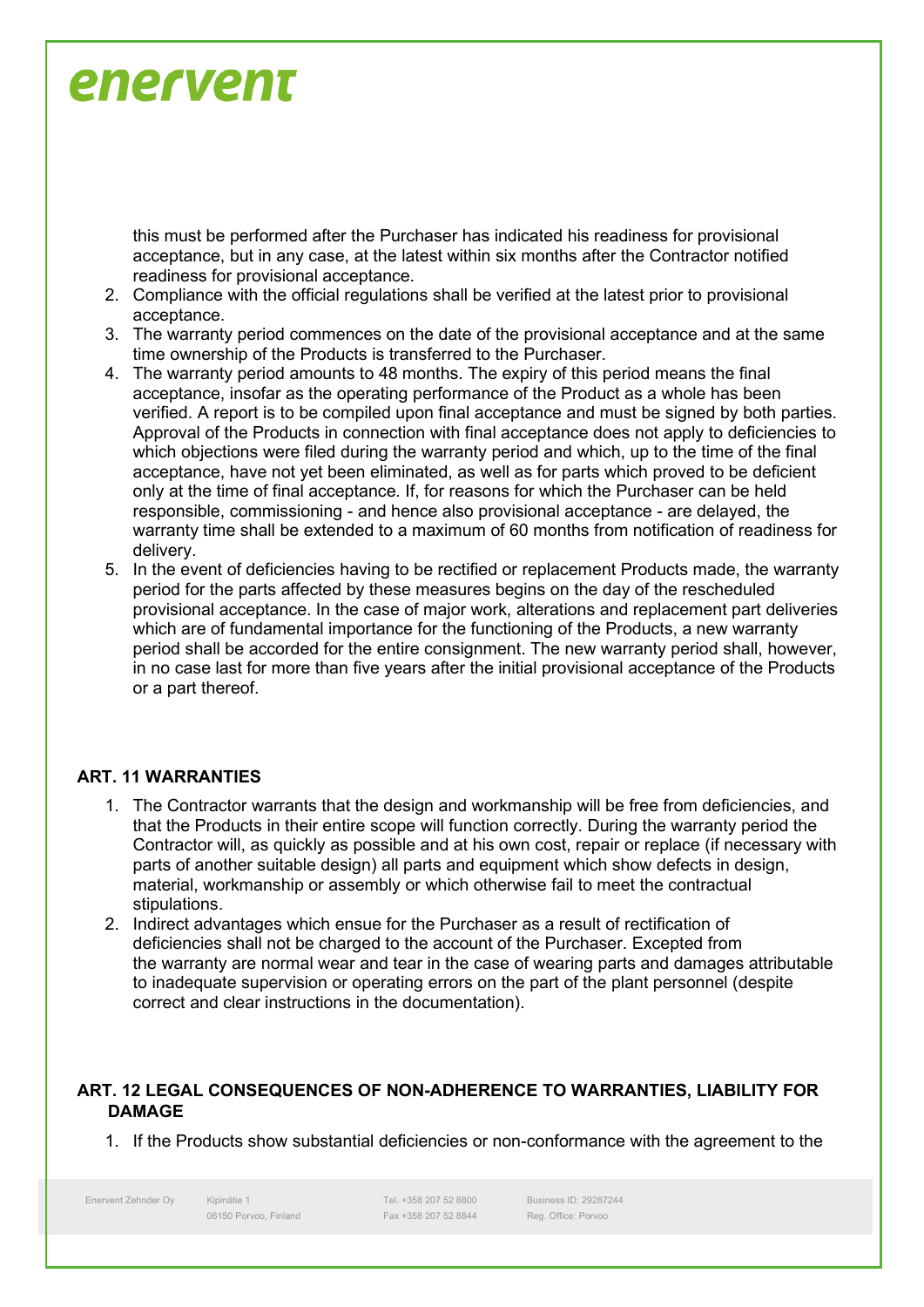extent that the Purchaser cannot use the Products or reasonably be expected to accept them, the Purchaser may refuse to accept the Products, withdraw from the agreement and demand compensation for damages.

2. Should the deficiencies or non-conformance with the agreement be less substantial, the Purchaser shall allow the Contractor a reasonable period of time in which to carry out the required improvements or to replace the Products as warranty work. If, within this time period, the deficiencies are not rectified or rectification is unsuccessful, the Purchaser is entitled to perform the warranty work himself or have it performed by a third party at the cost of the Contractor. If, instead, the Purchaser forgoes rectification of the deficiencies, or if it is only possible to rectify part of the deficiencies, the Purchaser is entitled to deduct an appropriate amount from the price corresponding to the reduction in value.

#### **ART. 13 PRODUCT RECALL, PRODUCT LIABILITY**

- 1. The parties shall inform each other without undue delay after becoming aware of a risk relating to the safety of the Products (the "Safety Risk").
- 2. Without undue delay thereof, the Contractor shall provide the Purchaser with an action plan to remove or remedy the Safety Risk.
- 3. If the Safety Risk is due to the Products not being in compliance with these Conditions or the applicable mandatory laws or rules (the "Safety Problem"), the Contractor shall at the Purchaser's request and at the Contractor's own cost and expense:
	- a. present a corrective action plan for the Safety Problem within a reasonable time as set forth by the Purchaser;
	- b. promptly make available technical assistance necessary to analyze and remedy the Safety Problem;
	- c. assist the Purchaser in its recall actions;
	- d. accept the suspension, rescheduling and/or cancellation of any issued or confirmed purchase orders or parts thereof which the Safety Problem relates to; and
	- e. accept the Purchaser's return of any Products the Safety Problem relates to in the Purchaser's or its customer's possession, and, in accordance with the Purchaser's preference, either supply safe Products, or refund the purchase price of the Products the Safety Problem relates to.
- 4. The Purchaser shall be responsible for the public communications of the Safety Risk or the Safety Problem and shall manage the communications with the authorities and with the Purchaser's customers, installers and with other third parties.
- 5. The Contractor shall be liable to compensate the Purchaser for all costs, expenses and damages arising from the corrective actions needed to remedy the Safety Risk and/or the Safety Problem.
- 6. The Contractor shall be liable for all personal injury, material damage or other damage caused by the Safety Risk or Safety Problem to personnel or property of the Purchaser or the Purchaser's customers, installers or any other third party.
- 7. The Contractor shall indemnify, defend and hold the Purchaser harmless from and against any claims, liabilities, damages, disputes, proceedings, suits, actions and costs and loss (including reasonable attorney's fees) relating to the Safety Risk or Safety Problem.
- 8. The Contractor shall insure the Products against product recalls and product liability.

Enervent Zehnder Oy Kipinätie 1

06150 Porvoo, Finland

Tel. +358 207 52 8800 Fax +358 207 52 8844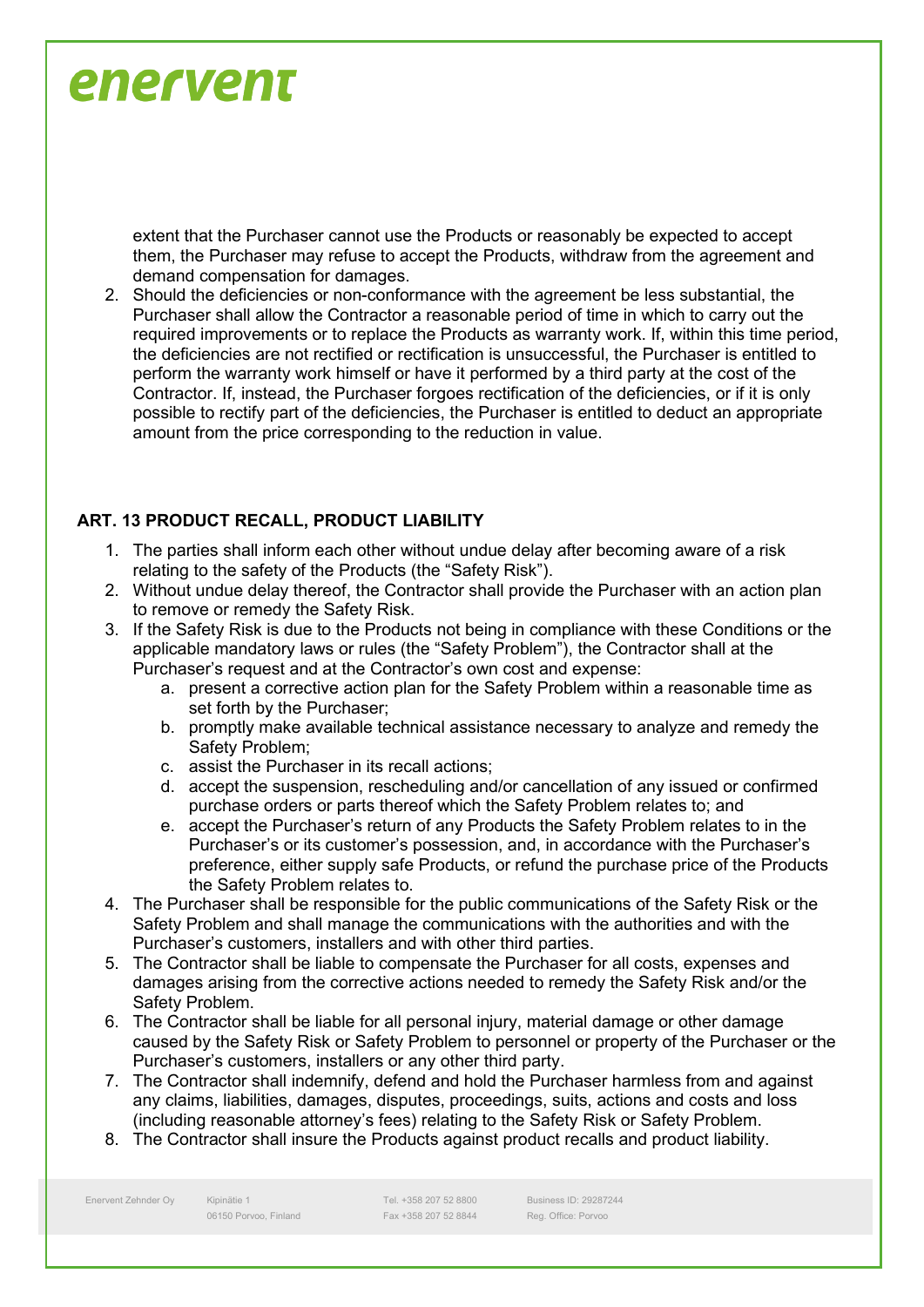#### **ART. 14 BEARING OF RISK, INSURANCE, LIABILITY FOR DAMAGES**

- 1. The Contractor bears the full risk for the Products up to provisional acceptance.
- 2. The Contractor is responsible for insuring the Products against the usual transport and storage risks, as well as assembly risks up to provisional acceptance. At the Purchaser's request the Products will be insured for the account of the Contractor.
- 3. The Contractor shall be liable for all direct and indirect damages inflicted on the Purchaser through the Products, the Contractor or the Contractor's personnel. Liability for material damages and pecuniary losses is limited to EUR 10'000'000 per order. For orders with a value of over EUR 10'000'000, the cap on liability shall be agreed separately in each case.

#### **ART. 15 PRICES, TERMS OF PAYMENT, SECURITIES**

- 1. The specified prices are lump-sum fixed prices in euros for the contractually stipulated, completed and accepted Products. The prices include all the Contractor's personnel and material outlay for the contractually stipulated scope of work and include such packaging and covering costs which are necessary to avoid damages and deterioration of the Products during transportation. The prices shall include all taxes, duties and other charges unless otherwise agreed.
- 2. No down payment or advance payment shall be made for orders amounting to less than EUR 100.000. The Purchaser can however request a bank or insurance guarantee in accordance with Art. 15.6.
- 3. If, in the case of an order exceeding the amount of EUR 100.000, a down payment or an advance payment has been agreed, the Contractor shall provide, at no cost to the Purchaser, a security for the Purchaser's down payment or advance payment. The down payment or advance payment will be transferred within 60 days after receipt of the Contractor's order confirmation and a bank or insurance guarantee acceptable to the Purchaser (sample form of the Purchaser). The security shall be regarded as security for the payment to be made by the Purchaser up to provisional acceptance. It will be released by the Purchaser after the report has been signed (Art. 10.1).
- 4. If the Work is delivered in instalments, the payment instalments become due according to the stipulated payment schedule.
- 5. Payment of any agreed differences between the basic price and the final contract price will be made within 60 days following provisional acceptance and the final invoice. If provisional acceptance is delayed due to reasons for which the Contractor cannot be held responsible, the difference will become due six months after the scheduled provisional acceptance.
- 6. 10% of the value of the final delivery shall remain unpaid as a warranty retainer until the warranty period has expired, or it will be paid with last instalment after receipt of a bank or insurance guarantee acceptable to the Purchaser (sample form of the Purchaser). The warranty retainer shall serve as security for the obligations of the Contractor ensuing from the warranty provisions. It will be released by the Purchaser when the warranty has expired if the Products are free from deficiencies or if the Contractor has completely fulfilled his warranty

Enervent Zehnder Oy Kipinätie 1

06150 Porvoo, Finland

Tel. +358 207 52 8800 Fax +358 207 52 8844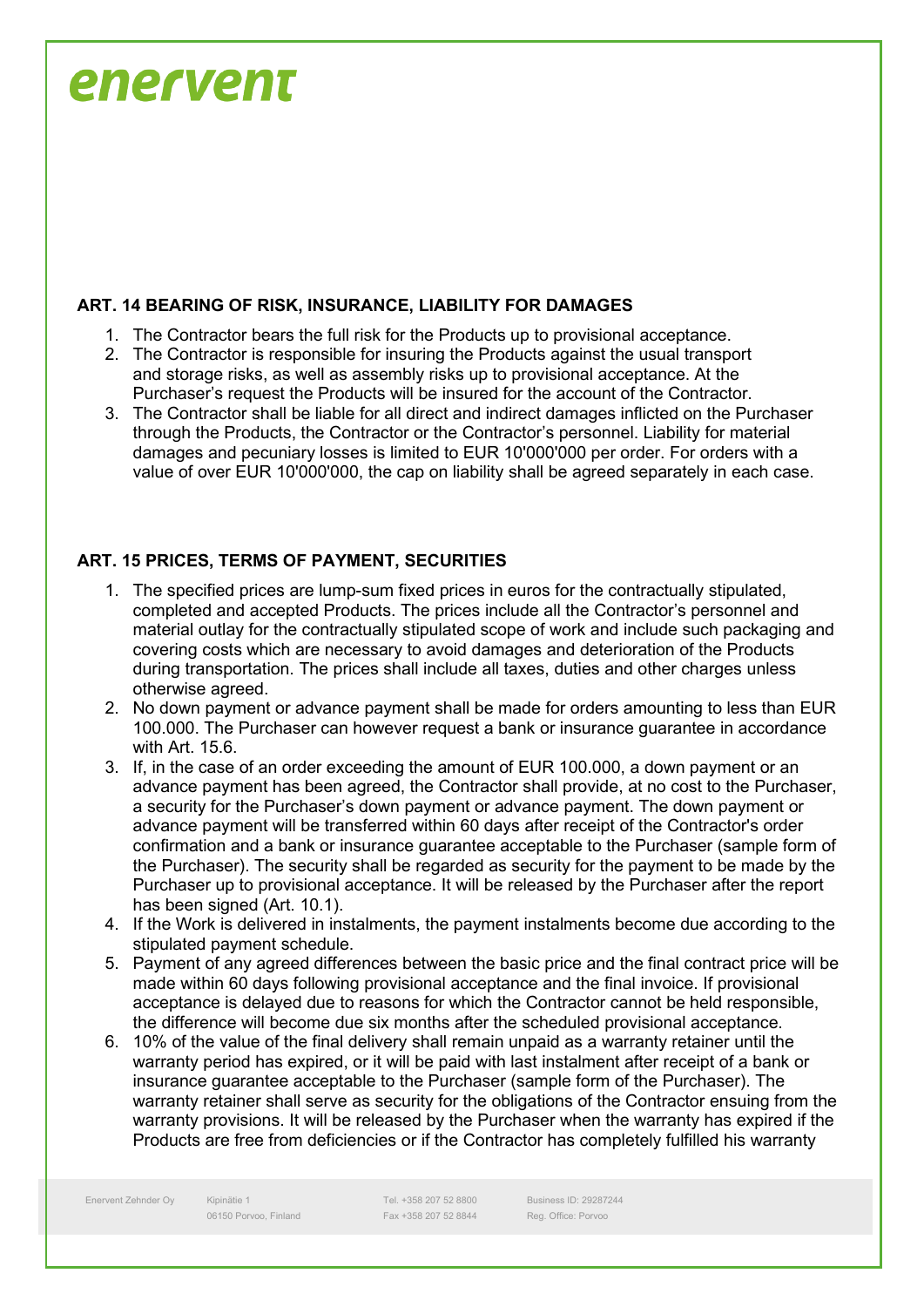obligations. The warranty retainer shall not accrue interest.

7. Payments shall be made 60 days net after receipt of the invoices or provisional acceptance of the Products whichever occurs later. If the Products are not accepted by the Purchaser due to deficiencies, the payment period shall not begin until the Contractor has rectified the deficiencies or replaced the Products. The due dates of the individual payments shall be notified by the Contractor.

#### **ART. 16 PROPRIETARY RIGHTS**

- 1. The copyrights pertaining to the Products shall be retained by the Contractor, unless the latter is expressly compensated for their transfer.
- 2. From the time of conclusion of the agreement onwards the Purchaser shall acquire all rights, unlimited in place or time, which are necessary for the initialization, commissioning, operation, utilization, servicing, maintenance and renovation of the Products, in particular ownership (within the meaning of Art. 16.1), application, utilization, licensing and amendment rights. To this end, the Contractor shall grant the Purchaser non-exclusive, non-transferrable and royalty-free license. Free utilization for test purposes is permitted. The source code of software is not a part of the transfer of rights.
- 3. If a third-party asserts claims against the Purchaser relating to the Products on the grounds of a breach of intellectual property rights, the Purchaser must inform the Contractor without delay. The Contractor shall be liable vis-à-vis the Purchaser for all third-party legal claims arising out of the contractual fulfilment and is obliged to conduct any possible legal proceedings at his own expense on behalf of the Purchaser and to indemnify the Purchaser in respect of any possible losses. The Contractor shall ensure that such third-party claims do not cause any delays to the contractual fulfilment for the Purchaser and he shall be comprehensively liable vis-à-vis the Purchaser for any possible losses arising out of any such delay in the contractual fulfilment. The Purchaser undertakes to co-operate to the extent required by law in order to minimize the level of any such losses which he may thereby incur.

#### **ART. 17 SUBSEQUENT DELIVERIES, OVERHAULS, REPAIRS**

The Contractor undertakes to perform any subsequent deliveries within the warranty period according to the conditions of the agreement and at reasonable prices. Furthermore, at the request of the Purchaser the Contractor shall perform any necessary overhauls and repairs to the Products supplied by him at reasonable prices after the warranty period has expired.

#### **ART. 18 BUSINESS ETHICS**

1. The Contractor hereby warrants that it will not, directly or indirectly, and it has no knowledge that other persons will, directly or indirectly, make any payment, gift or other commitment to

Enervent Zehnder Oy Kipinätie 1

06150 Porvoo, Finland

Tel. +358 207 52 8800 Fax +358 207 52 8844